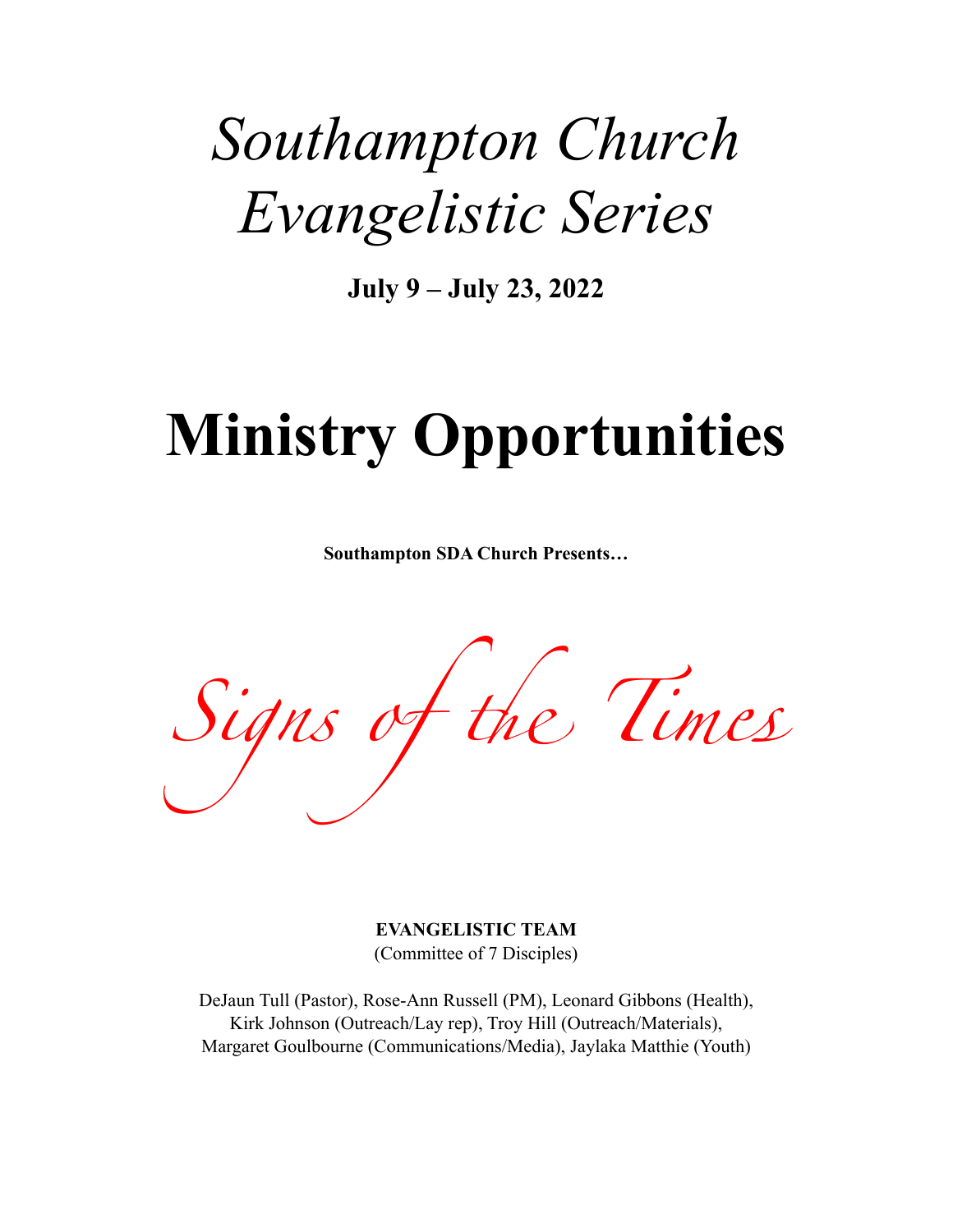## **PLEASE PRINT**

|            | <b>Contact number:</b> |
|------------|------------------------|
|            |                        |
| Your name: |                        |

**Address: Home Church:\_\_\_\_\_\_\_\_\_\_\_\_\_\_\_\_\_\_\_\_\_\_\_\_\_\_\_** 

Meetings available (circle) Sun night/ Mon night/Tue night/Wed night/Fri night/Sat morn/Sat eve

#### **Email Address:**

Same meetings each week?  $\angle$  Yes  $\angle$  No

I would be willing to serve (circle) 1 or 2 weeks. Dates (if applicable)

**We welcome your feedback to add any unmentioned volunteer services that may not be itemized below** 

| <b>Ministry</b>              | # of volunteers<br>needed nightly |                    | Tick $\checkmark$<br>where you<br>are willing<br>to serve |  |
|------------------------------|-----------------------------------|--------------------|-----------------------------------------------------------|--|
| Prayer Warriors              |                                   |                    |                                                           |  |
| <b>Prayer Ministry</b>       | $\overline{4}$                    | ( )                |                                                           |  |
| Pre/Post Meeting Preparation | 8                                 | ( )                |                                                           |  |
| Security                     | $\overline{4}$                    | ( )                |                                                           |  |
| Parking                      | 6                                 | ( )                |                                                           |  |
| Greeter / Ushers             | $4 - 6$                           | ( )                |                                                           |  |
| Visitor Interest             | $\overline{4}$                    | ( )                |                                                           |  |
| Usher                        | $\overline{4}$                    | $($ )              |                                                           |  |
| Medical Response Person      | $\overline{2}$                    | €<br>$\rightarrow$ |                                                           |  |
| Gourmet                      | 8                                 | €<br>$\big)$       |                                                           |  |
| Technical Equipment (Assts)  |                                   | $(\ )$             |                                                           |  |
| Children's Ministry Helper   | 6                                 | $($ )              |                                                           |  |
| Transportation               | $\overline{4}$                    | ( )                |                                                           |  |
| Health (Assitants)           |                                   |                    |                                                           |  |

## **MINISTRY ENLISTMENT FORM**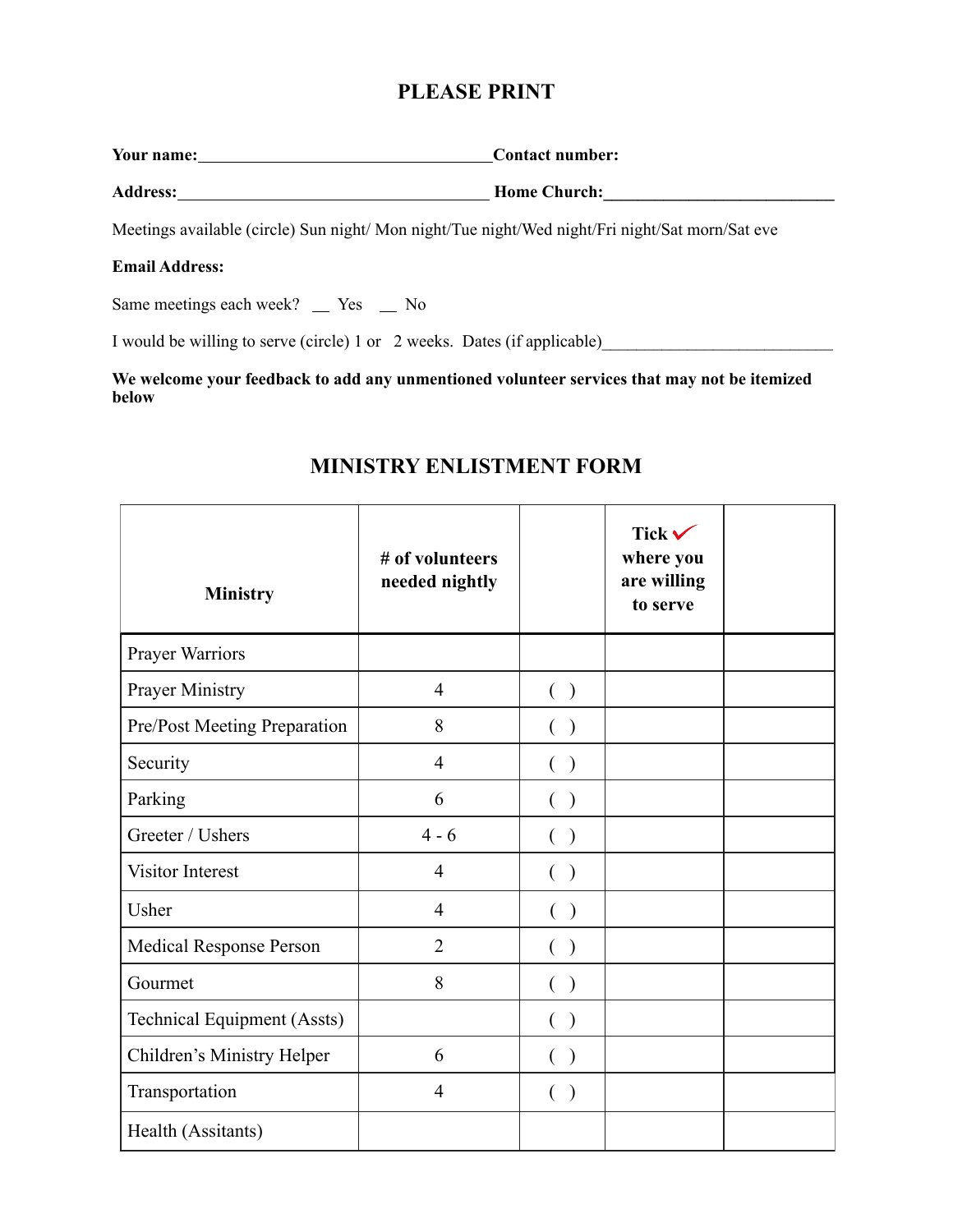| <b>Bathroom Duty</b>      |                |  |  |
|---------------------------|----------------|--|--|
| Literature Table          | $\overline{2}$ |  |  |
| <b>Community Services</b> | 10             |  |  |
|                           |                |  |  |
|                           |                |  |  |
|                           |                |  |  |
|                           |                |  |  |
|                           |                |  |  |

## **MINISTRY DESCRIPTIONS**

**Prayer Warriors** - Committed to intense prayer for the evangelistic series. *Leader: Sis. LeFawn Tucker*

**Prayer Ministry** - Praying with a group on site during and for the meetings, and for specific individuals and situations related to the meetings.

**Pre-Meeting Prep** / **Post Meeting Clean Up** (separate teams) - Prepare church for each night's meeting / Clean up after.

**Security** - Provide safe environment for meetings, monitoring all areas of the grounds and technical equipment, etc.

**Parking** - Aid in efficient/safe parking, close full lots and direct cars to open lots, direct people to church, etc.

**Greeter / Usher** - Provide warm, friendly greeting to guests as they arrive at church entrance. Help people find a seat as needed, monitor "reserved seating" areas, take up the offering etc.

**Visitor Interest** -Visit interests and potential interests, and record visit to be reported to visitation coordinator/Bible Worker.

**Medical Response Person** - CPR/First Aid Certified medical professional qualified to provide medical aid or advice as needed at the meetings.

**Community Service –** Assist in preparing/serving meals for the work week nightly and clothes give-away

**Gourmet** - Prepare final Sabbath Luncheon at church